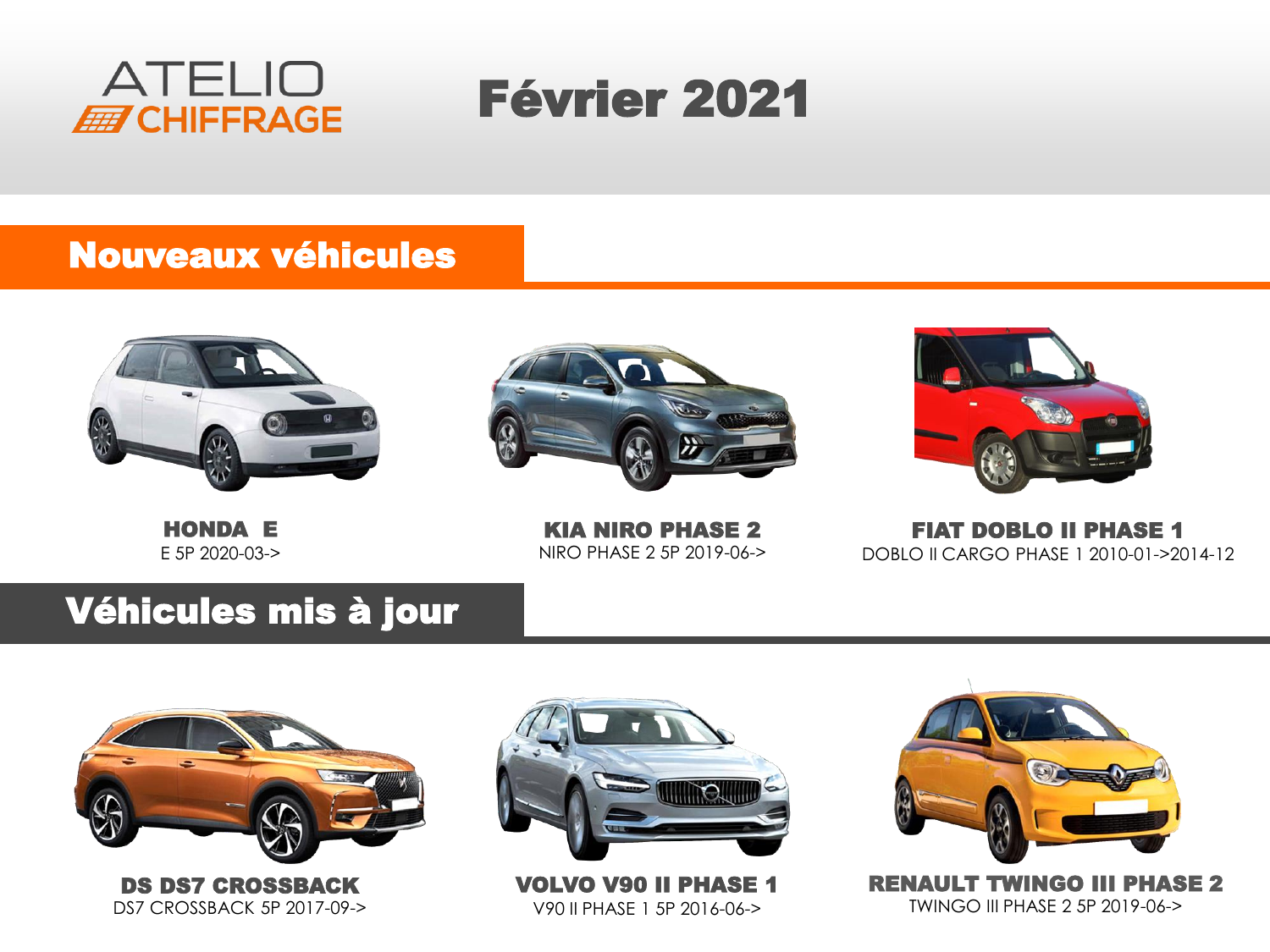

### Nouveaux véhicules

#### Niveau Complet

| <b>MARQUE</b> | <b>MODELE</b>                                                    |
|---------------|------------------------------------------------------------------|
| <b>FIAT</b>   | DOBLO II BREAK PHASE 1 5P SURFLEVE 2010-01-<br>$>2014-12$        |
| <b>FIAT</b>   | DOBLO II CARGO PHASE 1 3P 2010-01->2014-12                       |
| <b>FIAT</b>   | DOBLO II CARGO PHASE 1 3P SURFI EVE 2010-01-<br>$>2014-12$       |
| <b>FIAT</b>   | DOBLO II CARGO PHASE 1 4P SURFLEVE 2010-01-<br>$>2014-12$        |
| <b>FIAT</b>   | DOBLO II CARGO PHASE 1.5P SURFLEVE 2010-01-<br>$>2014-12$        |
| <b>FIAT</b>   | DOBLO II MAXI CARGO PHASE 1 3P LONG 2010-<br>$01 - 2014 - 12$    |
| <b>FIAT</b>   | DOBLO II MAXI CARGO PHASE 1 3P LONG<br>SURFLEVE 2010-01->2014-12 |
| <b>FIAT</b>   | DOBLO II MAXI CARGO PHASE 1 4P LONG<br>SURFLEVE 2010-01->2014-12 |
| <b>FIAT</b>   | DOBLO II MAXI PHASE 1 5P LONG 2013-09->2014-<br>12 <sup>°</sup>  |
| <b>FIAT</b>   | DOBLO II PLATEAU PHASE 1 2P 2011-07->2014-12                     |
| HONDA         | $F$ 5P 2020-03- $>$                                              |
| <b>KIA</b>    | NIRO PHASE 2 5P 2019-06->                                        |
| <b>MAZDA</b>  | CX7 PHASE 2.5P 2009-10->                                         |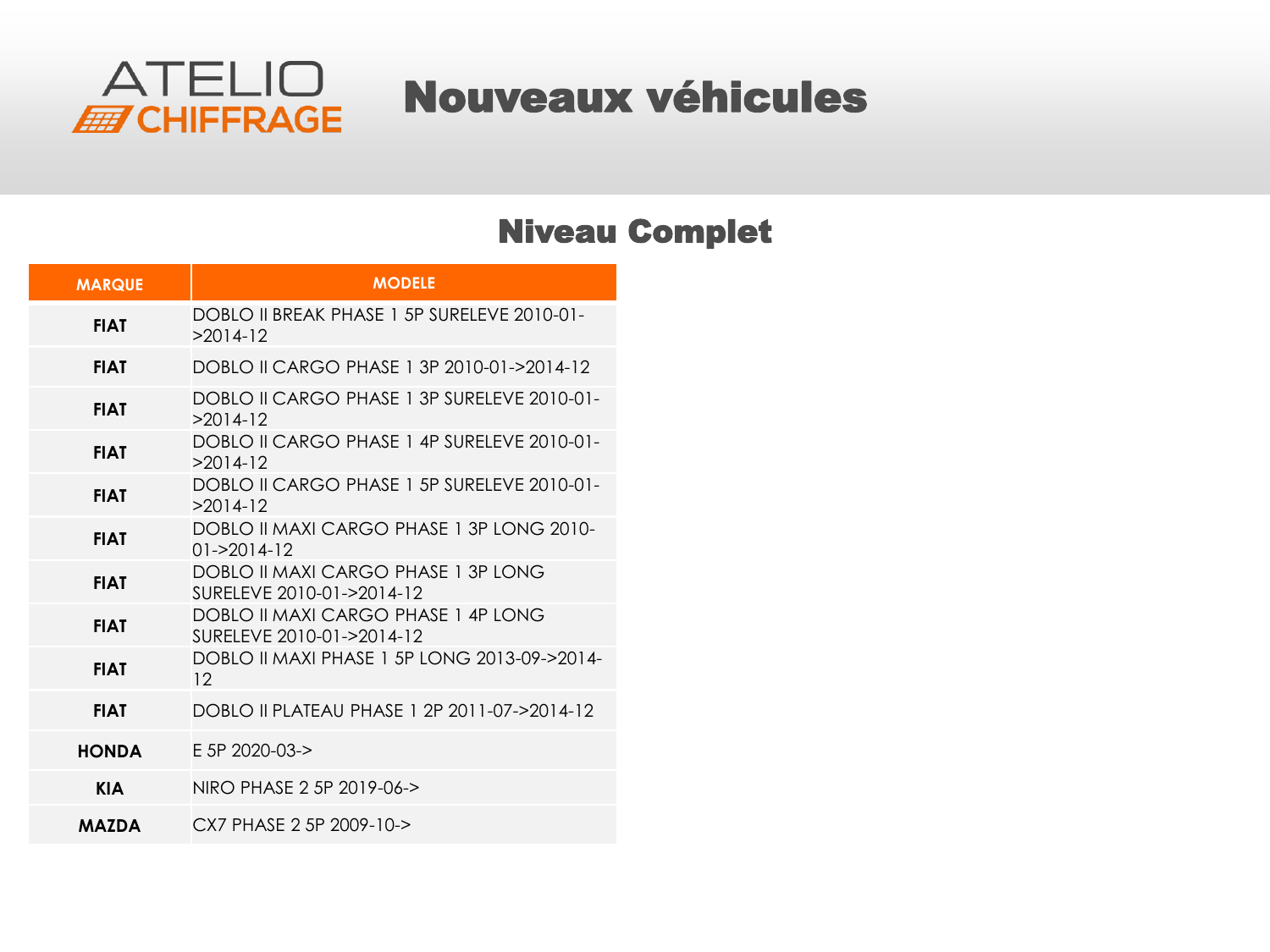

### Nouveaux véhicules

#### Niveau Entretien

| <b>MARQUE</b>    | <b>MODELE</b>                                                                             | <b>MARQUE</b>     | <b>MODELE</b>                                         |
|------------------|-------------------------------------------------------------------------------------------|-------------------|-------------------------------------------------------|
| <b>FIAT</b>      | DUCATO III COMBI PHASE 1 4P -35- LONG (4035mm)<br>2006-06->2015-06                        | <b>JAGUAR</b>     | F-TYPE COUPE PHASE 3 3P 2020-01->                     |
| <b>FIAT</b>      | DUCATO III COMBI PHASE 1 5P -35- LONG (4035mm)<br>2006-06->2015-06                        | <b>JAGUAR</b>     | F-TYPE CABRIOLET PHASE 3 2P 2020-01->                 |
| <b>FIAT</b>      | <b>DUCATO III FOURGON PHASE 1 4P -30- COURT</b><br>(3000mm) SURELEVE 2006-06->2015-06     | <b>MITSUBISHI</b> | SPACE STAR III PHASE 3 5P 2020-01->                   |
| <b>FIAT</b>      | <b>DUCATO III FOURGON PHASE 1 4P -33- COURT</b><br>(3000mm) SURELEVE 2006-06->2015-06     | <b>PORSCHE</b>    | PANAMERA I (970) PHASE 1 5P 2009-09->2013-12          |
| <b>FIAT</b>      | <b>DUCATO III FOURGON PHASE 1 4P -35- COURT</b><br>(3000mm) SURELEVE 2006-06->2015-06     | <b>PORSCHE</b>    | PANAMERA I (970) PHASE 2 5P 2013-07->2017-02          |
| <b>FIAT</b>      | DUCATO III FOURGON PHASE 1 5P -30- COURT<br>(3000mm) SURELEVE 2006-06->2015-06            | <b>PORSCHE</b>    | PANAMERA I (970) PHASE 2 5P LONG 2013-07->2017-<br>02 |
| <b>FORD (EU)</b> | TOURNEO CUSTOM LIHI PHASE 1 5P -290- COURT<br>(2933mm) 2016-04->2018-06                   | <b>TOYOTA</b>     | PROACE CITY III VERSO 5P 2020-01->                    |
| <b>FORD (EU)</b> | TOURNEO CUSTOM L1H1 PHASE 1 5P-310- COURT<br>(2933mm) 2012-10->2018-06                    | <b>TOYOTA</b>     | PROACE CITY III VERSO 5P LONG 2020-01->               |
| <b>FORD (EU)</b> | TOURNEO CUSTOM L2H1 PHASE 1 5P-290- MOYEN<br>(3300mm) 2016-04->2018-06                    |                   |                                                       |
| <b>FORD (EU)</b> | TOURNEO CUSTOM L2H1 PHASE 1 5P -310- MOYEN<br>(3300mm) 2012-10->2018-06                   |                   |                                                       |
| <b>FORD (EU)</b> | TRANSIT CUSTOM L2H1 CABINE APPROFONDIE PHASE<br>1 4P-340- MOYEN (3300mm) 2016-05->2018-03 |                   |                                                       |
| <b>FORD (EU)</b> | TRANSIT IV CHASSIS CABINE 2P -350- EXTRA LONG<br>(4000mm) 2006-09->2015-06                |                   |                                                       |
| <b>FORD (EU)</b> | TRANSIT IV CHASSIS DOUBLE CABINE 4P -350- EXTRA<br>LONG (4000mm) 2006-09->2015-06         |                   |                                                       |
| <b>FORD (EU)</b> | TRANSIT IV COMBI 4P -300- LONG (3800mm) HAUT<br>2006-09->2015-06                          |                   |                                                       |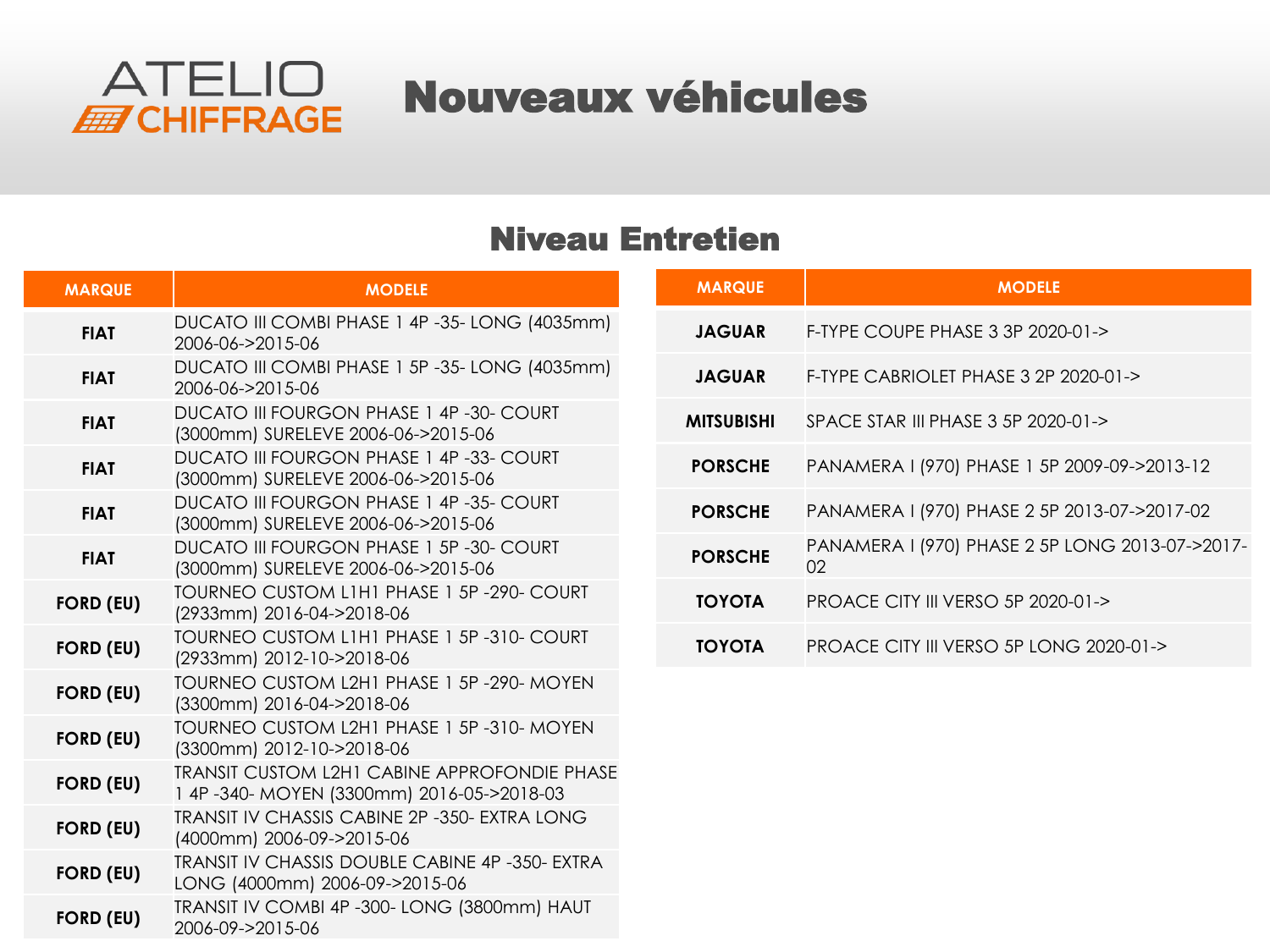

## Véhicules mis à jour

| <b>MARQUE</b>     | <b>MODELE</b>                                                 | <b>MARQUE</b>    | <b>MODELE</b>                                                                                    |
|-------------------|---------------------------------------------------------------|------------------|--------------------------------------------------------------------------------------------------|
| <b>ALFA-ROMEO</b> | GIULIETTA II PHASE 3 5P 2016-03->                             | <b>FIAT</b>      | <b>DUCATO III MAXI FOURGON PHASE 1 5P -35- MOYEN</b><br>(3450mm) 2006-06->2015-06                |
| <b>AUDI</b>       | A4 III (8K) PHASE 2 4P 2011-10->2016-03                       | <b>FIAT</b>      | DUCATO III MAXI FOURGON PHASE 1 5P -35- MOYEN<br>(3450mm) SURELEVE 2006-06->2015-06              |
| <b>AUDI</b>       | A4 III AVANT (8K) PHASE 2 5P 2011-10->2016-03                 | <b>FIAT</b>      | DUCATO III MAXI FOURGON PHASE 1 5P -40- LONG<br>(4035mm) 2006-06->2015-06                        |
| <b>BMW</b>        | SERIE 3 IV BERLINE (E46) PHASE 2 4P 2001-09->2005-03          | <b>FIAT</b>      | DUCATO III MAXI FOURGON PHASE 1 5P -40- MOYEN<br>(3450mm) 2006-06->2015-06                       |
| <b>BMW</b>        | SERIE 3 IV TOURING (E46) PHASE 2 5P 2001-09->2005-<br>09      | <b>FIAT</b>      | DUCATO III MAXI XL FOURGON PHASE 1 4P -35-<br>LONG (4035mm) 2006-06->2015-06                     |
| <b>CITROEN</b>    | BERLINGO II BREAK (B9) PHASE 2 4P 2012-02->2015-09            | <b>FIAT</b>      | DUCATO III MAXI XL FOURGON PHASE 1 4P -35-<br>LONG (4035mm) SURELEVE 2006-06->2015-06            |
| <b>CITROEN</b>    | BERLINGO II BREAK (B9) PHASE 2 5P 2012-02->2015-09            | <b>FIAT</b>      | DUCATO III MAXI XL FOURGON PHASE 1 4P -40-<br>LONG (4035mm) 2006-06->2015-06                     |
| <b>CITROEN</b>    | BERLINGO II FOURGON (B9) PHASE 2 3P 2012-02-<br>$>2015-09$    | <b>FIAT</b>      | <b>DUCATO III MAXI XL FOURGON PHASE 1 5P-35-</b><br>LONG (4035mm) 2006-06->2015-06               |
| <b>CITROEN</b>    | BERLINGO II FOURGON (B9) PHASE 2 4P 2012-02-<br>$>2015-09$    | <b>FORD (EU)</b> | KA I 3P 1996-10->2008-10                                                                         |
| <b>CITROEN</b>    | BERLINGO II FOURGON (B9) PHASE 2 4P LONG 2012-<br>02->2015-09 | <b>FORD (EU)</b> | KUGA II PHASE 2 5P 2016-10->                                                                     |
| <b>CITROEN</b>    | C3 AIRCROSS 5P 2017-09->                                      | <b>FORD (EU)</b> | TOURNEO COURIER PHASE 1 5P 2014-02->2018-12                                                      |
| <b>DS</b>         | DS7 CROSSBACK 5P 2017-09->                                    | <b>FORD (EU)</b> | <b>TRANSIT CUSTOM LIHI CABINE APPROFONDIE PHASE</b><br>1 4P-340- COURT (2933mm) 2016-04->2018-03 |
| <b>FIAT</b>       | DOBLO II BREAK PHASE 1 5P 2010-01->2014-12                    | <b>FORD (EU)</b> | TRANSIT CUSTOM L1H2 FOURGON PHASE 1 4P-340-<br>COURT (2933mm) HAUT 2016-05->2018-03              |
| <b>FIAT</b>       | DOBLO II CARGO PHASE 1 4P 2010-01->2014-12                    | <b>FORD (EU)</b> | TRANSIT CUSTOM L2H1 FOURGON PHASE 1 4P -340-<br>MOYEN (3300mm) 2016-05->2018-03                  |
| <b>FIAT</b>       | DOBLO II CARGO PHASE 1 5P 2010-01->2014-12                    | <b>FORD (EU)</b> | TRANSIT COURIER PHASE 1 3P 2014-02->2018-12                                                      |